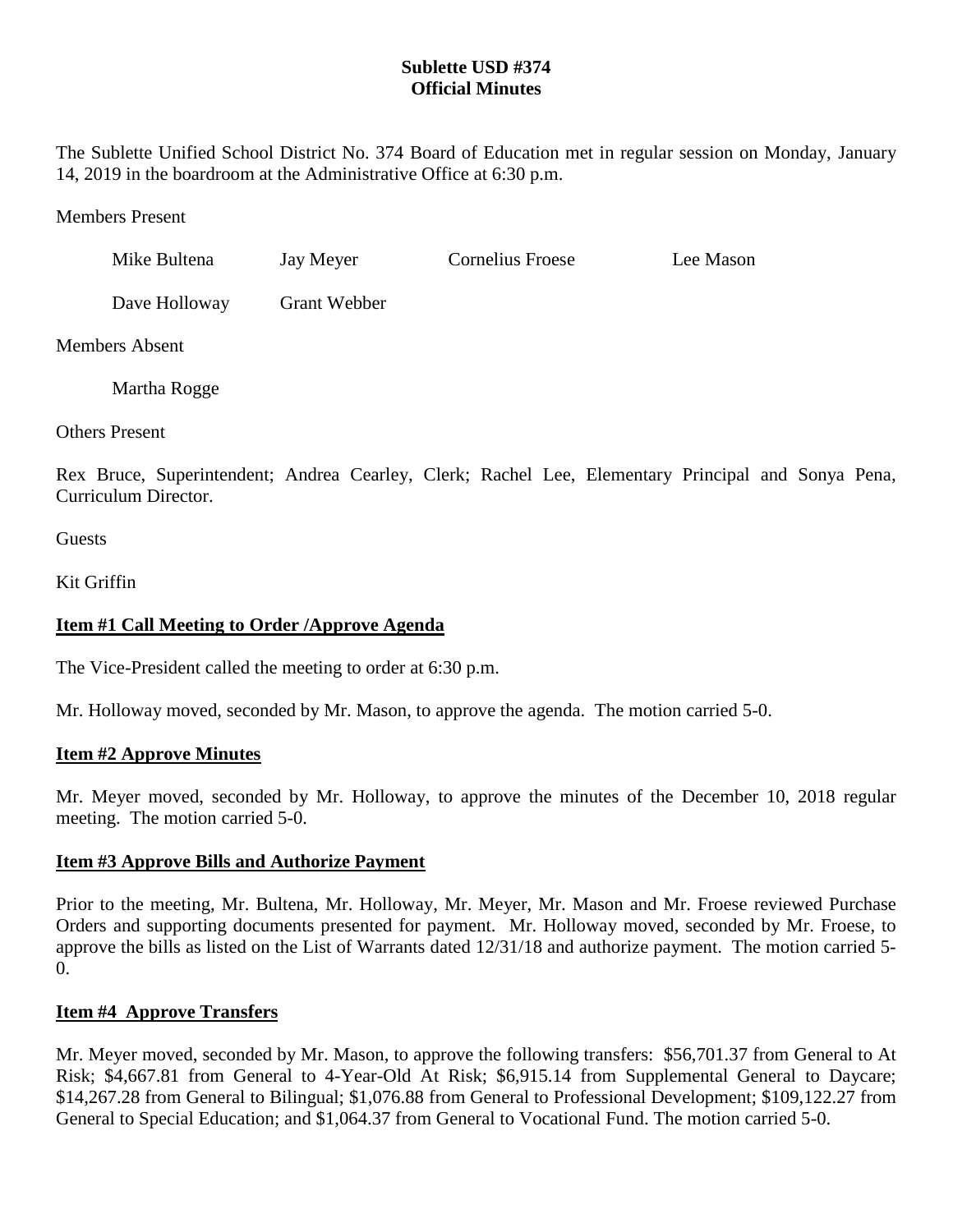Board Minutes Page 2 January 14, 2019

### **PUBLIC FORUM**

There was no public forum.

### **Reports**

#### Curriculum

Mrs. Pena reported that she would be headed to the state curriculum meeting this week. A LINK Grant representative will be in the district this Thursday and Friday. Materials have been purchased for the middle school intervention program. Mrs. Pena and some of the teachers have been reviewing math resources to see what program will be the most effective for us.

#### Principals

Mr. Marlin was absent. In his absence, Mrs. Kit Griffin gave a report on the children books which her Human Growth and Development class wrote using StoryJumper.com for pictures and assistance in writing. The class went to the grade school and read their books to some of the students. The books will also be available in the elementary library. Mrs. Griffin also updated the board on the house designed by a couple of her graphic design students and built by Premier Homes in Garden City. She showed a power point with updated pictures of the inside and outside of the house. The class was excited to learn the house was sold before it was even completed.

Mrs. Lee reported that January  $29<sup>th</sup>$  at 2 p.m. will be a ribbon cutting ceremony for the new elementary playground; the weekend backpack program is going well; teachers and staff started a new Christmas donation program this year; 2nd grade student Matthew Giesbrecht was back in school today following his medical treatments; and she discussed the book "Help for Billy" and the steps they are implementing in the elementary school which promote the awareness of trauma in the classroom.

#### Activities Director

There was no Activities Director report this month. Mr. Carter was attending the league basketball tournament.

#### SWPRSC/HPEC

There was no SWPRSC Board meeting report as Mrs. Rogge was absent. Mr. Bultena was absent for the December HPEC meeting.

#### Superintendent:

Mr. Bruce reported that he helped teach an Aquaponics class at the middle school. He passed out copies of the superintendent evaluations to the board members to complete and review at next month's meeting.